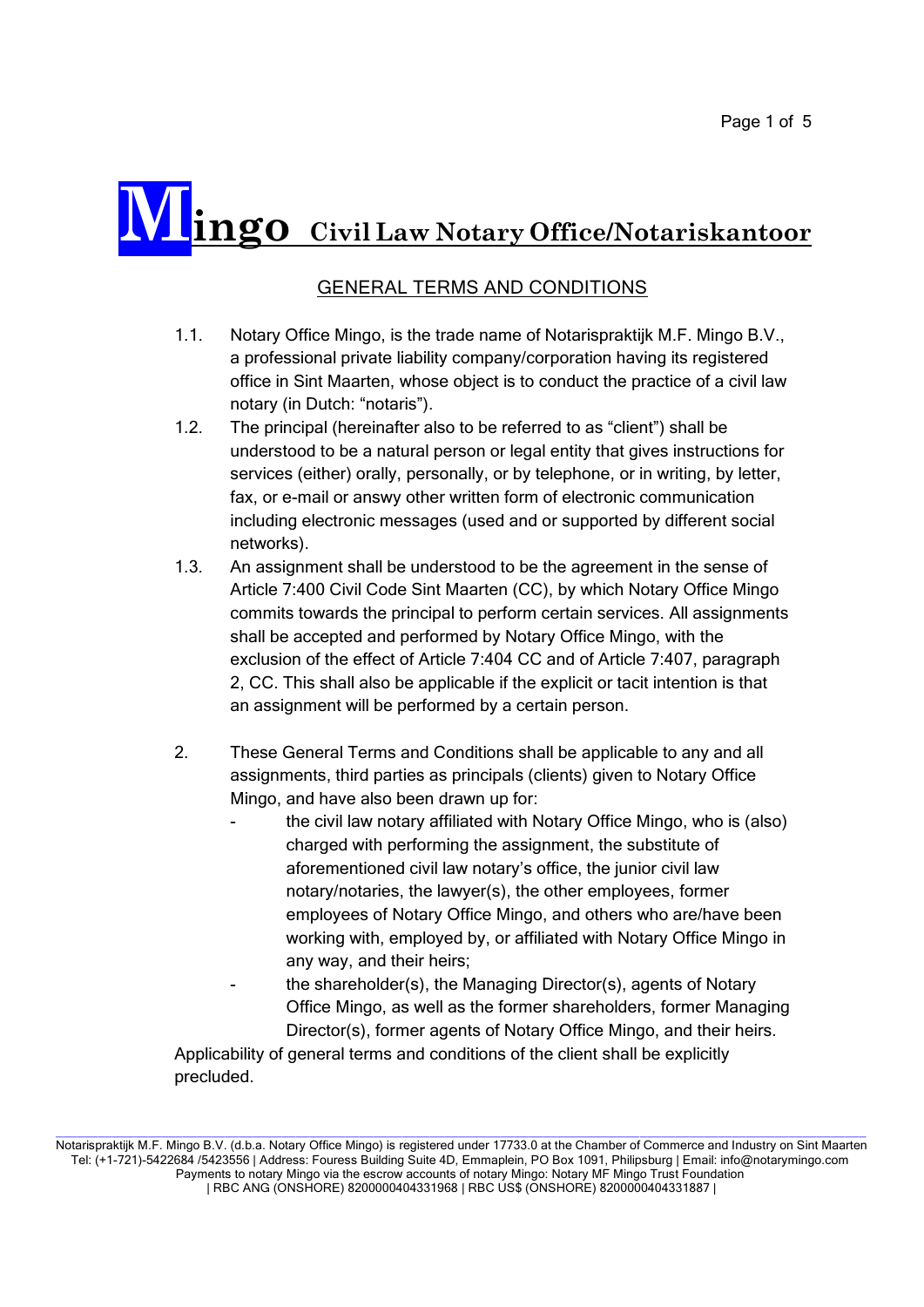- 3. Notary Office Mingo is authorized, in connection with providing its services, to cause third parties to perform services. When calling in third parties, Notary Office Mingo shall consult the client as much as possible. Notary Office Mingo shall not be liable for shortcomings of third parties called in in this way. Notary Office Mingo is authorized to accept any liability restrictions of third parties it has called in also on behalf of its client.
- 4.1 Any liability of Notary Office Mingo shall be limited to the amount or amounts covered by the professional indemnity insurance procured by Notary Office Mingo in the case in question, plus the amount of the deductible which must be borne by Notary Office Mingo under this indemnity insurance. If, when performing an assignment, a situation presents itself in which Notary Office Mingo is not entitled to payment pursuant to the professional indemnity insurance procured, and it is nevertheless established by law that Notary Office Mingo is liable, this liability shall be limited to an amount at the most equivalent to two (2) times the notarial fees charged by Notary Office Mingo for the service in question. Any liability for indirect and/or consequential loss shall be precluded.
- 4.2. The liability restriction described in 4.1 shall also apply if Notary Office Mingo is liable for or on account of improper functioning of the equipment, software, data bases, registers, or other objects, none excluded, used by Notary Office Mingo to perform the assignment.
- 4.3 The liability restriction as described in 4.1 of this Article shall also apply if the civil law notary affiliated with Notary Office Mingo has wrongly refused her/his services and this has caused loss.
- 4.4. Any and all rights of action and other rights or powers on whatever account towards Notary Office Mingo in connection with services rendered by Notary Office Mingo, shall become null and void and shall be considered to be waived, in any case after the expiration of one (1) year after the moment at which the person or party concerned became familiar with, or could have been familiar in reason with, the existence of these rights of action or other rights of powers.
- 4.5. Save in an event of willful default or gross negligence by Notary Office Mingo, the client shall indemnify and hold Notary Office Mingo harmless from and against all actions, claims or demands of third parties –including costs to be incurred by Notary Office Mingo in connection therewitharising from or relating in any way to the work or services performed by Notary Office Mingo for the client.

\_\_\_\_\_\_\_\_\_\_\_\_\_\_\_\_\_\_\_\_\_\_\_\_\_\_\_\_\_\_\_\_\_\_\_\_\_\_\_\_\_\_\_\_\_\_\_\_\_\_\_\_\_\_\_\_\_\_\_\_\_\_\_\_\_\_\_\_\_\_\_\_\_\_\_\_\_\_\_\_\_\_\_\_\_\_\_\_\_\_\_\_\_\_\_\_\_\_\_\_\_\_\_\_\_\_\_\_\_\_\_\_\_\_\_

Notarispraktijk M.F. Mingo B.V. (d.b.a. Notary Office Mingo) is registered under 17733.0 at the Chamber of Commerce and Industry on Sint Maarten Tel: (+1-721)-5422684 /5423556 | Address: Fouress Building Suite 4D, Emmaplein, PO Box 1091, Philipsburg | Email: info@notarymingo.com Payments to notary Mingo via the escrow accounts of notary Mingo: Notary MF Mingo Trust Foundation | RBC ANG (ONSHORE) 8200000404331968 | RBC US\$ (ONSHORE) 8200000404331887 |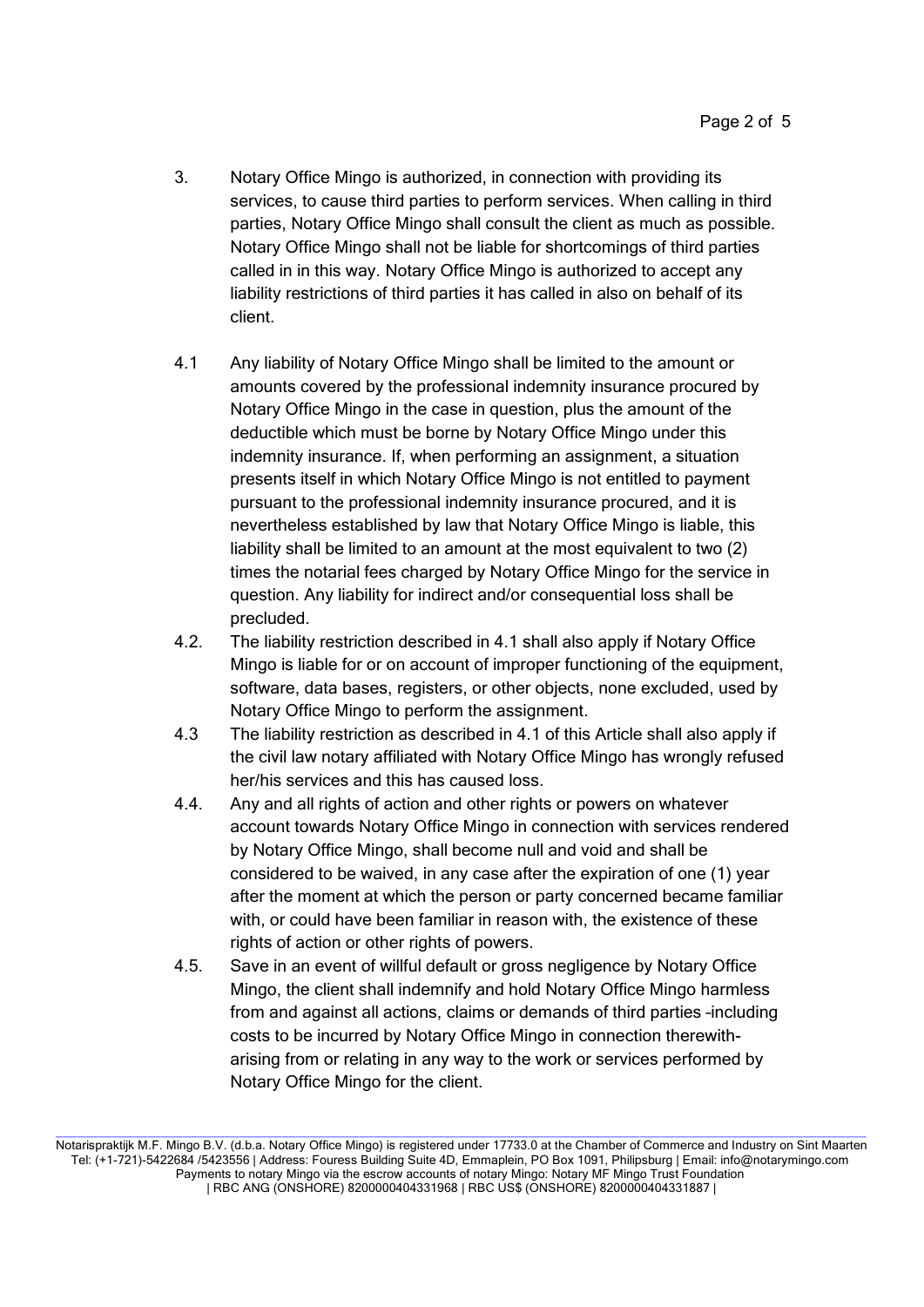- 5. If an assignment is given by more than one (1) person, each of them shall be jointly and severally liable for the amounts owed to Notary Office Mingo on account of this assignment. If an assignment is given by a natural person on behalf of a legal entity, this natural person shall also be the principal in his private capacity, if this natural person can be considered to be one (1) of the policy-makers of this legal entity. If the legal entity fails to pay, he shall consequently be personally liable for the invoice, irrespective of whether the invoice is addressed to a legal entity or to client as natural person, whether or not at client's request.
- 6.1. Payment of invoices shall be made, unless agreed otherwise in writing, on the date of the execution of the deed at the latest. Without prejudice to aforementioned provision, and unless agreed otherwise in writing, payment of invoices shall be made within thirty (30) days after the date of the invoice. Setoff or other forms of settlement by the client shall never be permitted without explicit agreement in writing.
- 6.2. When aforementioned due date of thirty (30) days is exceeded, the client shall be in default by operation of the law, and client shall owe an interest of 1.5% per month in respect of the outstanding invoice amount as of the moment the due date has passed, while part of a month shall be equivalent to a full month, as well as extrajudicial collection charges pursuant to Article 6:96, paragraph 2, letter c, CC, estimated at 15% of the outstanding invoice amount.
- 6.3. Notary Office Mingo is authorized at all times, either when accepting the assignment, or while performing the assignment, to demand from the client an advance payment of the fees, augmented by disbursements and office expenses, while Notary Office Mingo shall have the right to suspend further services if the client does not meet this request. If there is question of an advance payment, this shall be set off against the last invoice on account of the assignment.
- 6.4. In the event of continuous assignments, such as winding up an estate, Notary Office Mingo is authorized to make invoices on a monthly basis on account of activities carried out and costs incurred.
- 6.5. In case a fixed price is agreed for rendering certain services, and the rendering of the services leads to extra work and performances that cannot be deemed in reason to be included in the fixed price, Notary Office Mingo timely informs the client aout the financial consequences of this extra work or performances.
- 6.6. Notary Office Mingo has the right to apply a factor in case work and services are necessary and have to be rendered in the weekend and/or in the evening and/or on official holidays or in case the application of a factor

\_\_\_\_\_\_\_\_\_\_\_\_\_\_\_\_\_\_\_\_\_\_\_\_\_\_\_\_\_\_\_\_\_\_\_\_\_\_\_\_\_\_\_\_\_\_\_\_\_\_\_\_\_\_\_\_\_\_\_\_\_\_\_\_\_\_\_\_\_\_\_\_\_\_\_\_\_\_\_\_\_\_\_\_\_\_\_\_\_\_\_\_\_\_\_\_\_\_\_\_\_\_\_\_\_\_\_\_\_\_\_\_\_\_\_

Notarispraktijk M.F. Mingo B.V. (d.b.a. Notary Office Mingo) is registered under 17733.0 at the Chamber of Commerce and Industry on Sint Maarten Tel: (+1-721)-5422684 /5423556 | Address: Fouress Building Suite 4D, Emmaplein, PO Box 1091, Philipsburg | Email: info@notarymingo.com Payments to notary Mingo via the escrow accounts of notary Mingo: Notary MF Mingo Trust Foundation | RBC ANG (ONSHORE) 8200000404331968 | RBC US\$ (ONSHORE) 8200000404331887 |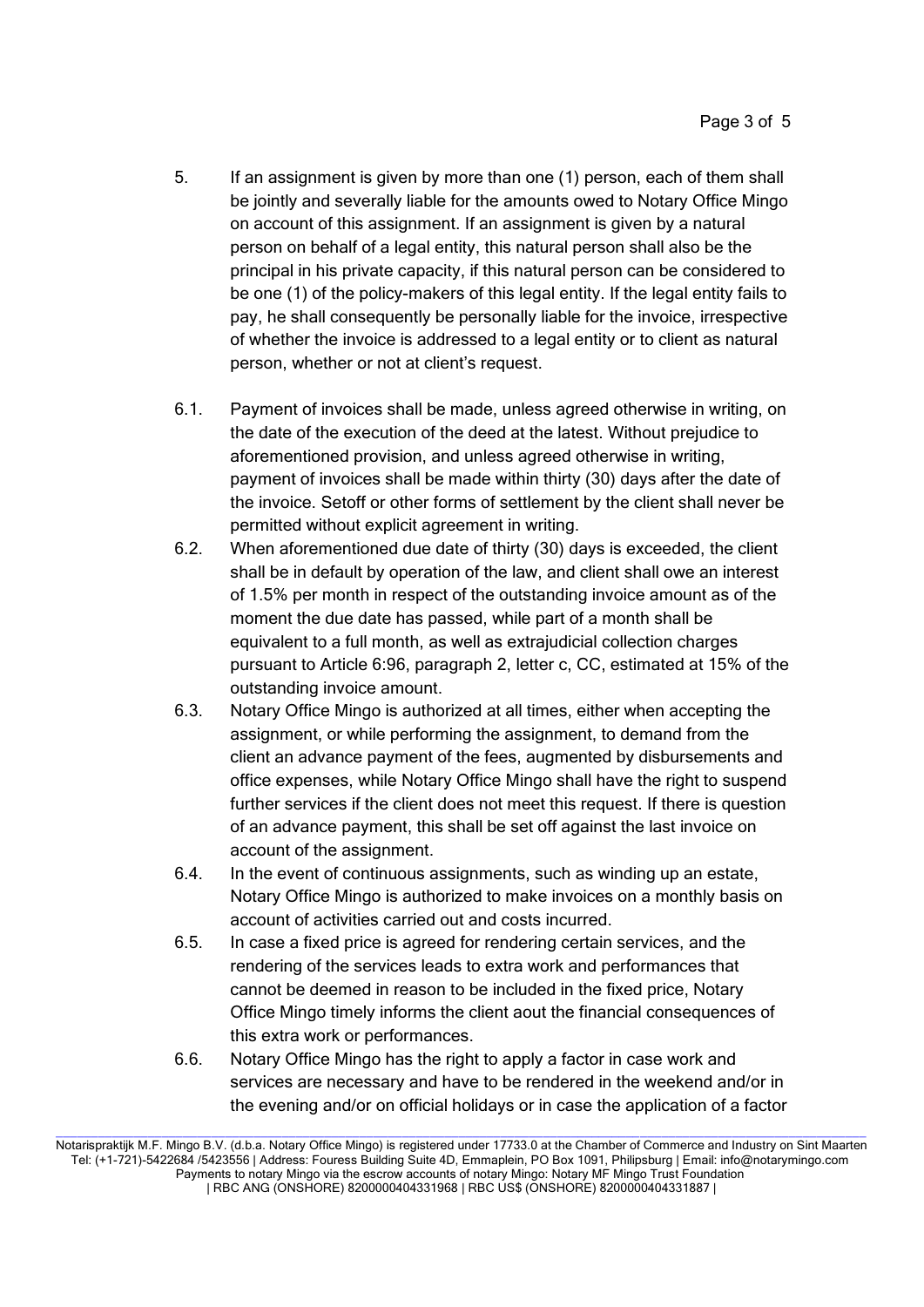is justified based on the monetary value of the matter.

- 6.7. Also activities carried out without finally leading to a notarial deed shall fall under the definition of performing an assignment. Notary Office Mingo is authorized to bill the client on account of these activities at the rates customary in the office, unless agreed otherwise in writing and Notary Office Mingo's third parties' escrow foundation (being "Notary M.F. Mingo Trust Foundation") is authorized to pay the amount owed to Notary Office Mingo from the funds held in aforementioned escrow account on behalf of the client upon demand of Notary Office Mingo.
- 6.8. The costs that are made by Notary Office Mingo as a result of the choice of domicile at its office are for the account of the requesting client.
- 7.1. A claim against Notary Office Mingo due to payment of money/funds pursuant to a legal act laid down in a deed cannot be assigned or pledged. Notary Office Mingo only pays money/funds to those who act as party to the concerning notarial deed or agreement and/or those who can make a claim to payment pursuant to the legal act laid down in said legal documents.
- 7.2. Notary Office Mingo will ensure that client's funds held in escrow are deposited on a bank account in the name of an escrow foundation established for that purpose. The rightful claimant to these funds shall not be entitled to interest payments connected with the holding in escrow of the funds.
- 7.3. Notary Office Mingo is authorized to charge escrow fees not exceeding one and a half percent (1.5%) per year of the total amount held in escrow, in the event that the funds are held for a period longer than three months as from the date that the funds are received on the concerning escrow account.
- 8. By giving the assignment the client declares to agree to these General Terms and Conditions. Taking receipt of a draft deed or other type of instrument drawn up by/on behalf of Notary Office Mingo at the client's request implies the granting of an assignment, insofar as confirmation of the assignment has not been received from the client or has not been sent by Notary Office Mingo. If Notary Office Mingo receives a contract of sale stating that the deed of transfer shall be executed before the civil law notary, this implies that an order has been given by the seller and buyer to draw up the deed of transfer and perform all work in that respect.
- 9. Notary Office Mingo is obliged to keep secret the provided data or information given by or in name of the client towards third parties who are

\_\_\_\_\_\_\_\_\_\_\_\_\_\_\_\_\_\_\_\_\_\_\_\_\_\_\_\_\_\_\_\_\_\_\_\_\_\_\_\_\_\_\_\_\_\_\_\_\_\_\_\_\_\_\_\_\_\_\_\_\_\_\_\_\_\_\_\_\_\_\_\_\_\_\_\_\_\_\_\_\_\_\_\_\_\_\_\_\_\_\_\_\_\_\_\_\_\_\_\_\_\_\_\_\_\_\_\_\_\_\_\_\_\_\_

Notarispraktijk M.F. Mingo B.V. (d.b.a. Notary Office Mingo) is registered under 17733.0 at the Chamber of Commerce and Industry on Sint Maarten Tel: (+1-721)-5422684 /5423556 | Address: Fouress Building Suite 4D, Emmaplein, PO Box 1091, Philipsburg | Email: info@notarymingo.com Payments to notary Mingo via the escrow accounts of notary Mingo: Notary MF Mingo Trust Foundation | RBC ANG (ONSHORE) 8200000404331968 | RBC US\$ (ONSHORE) 8200000404331887 |